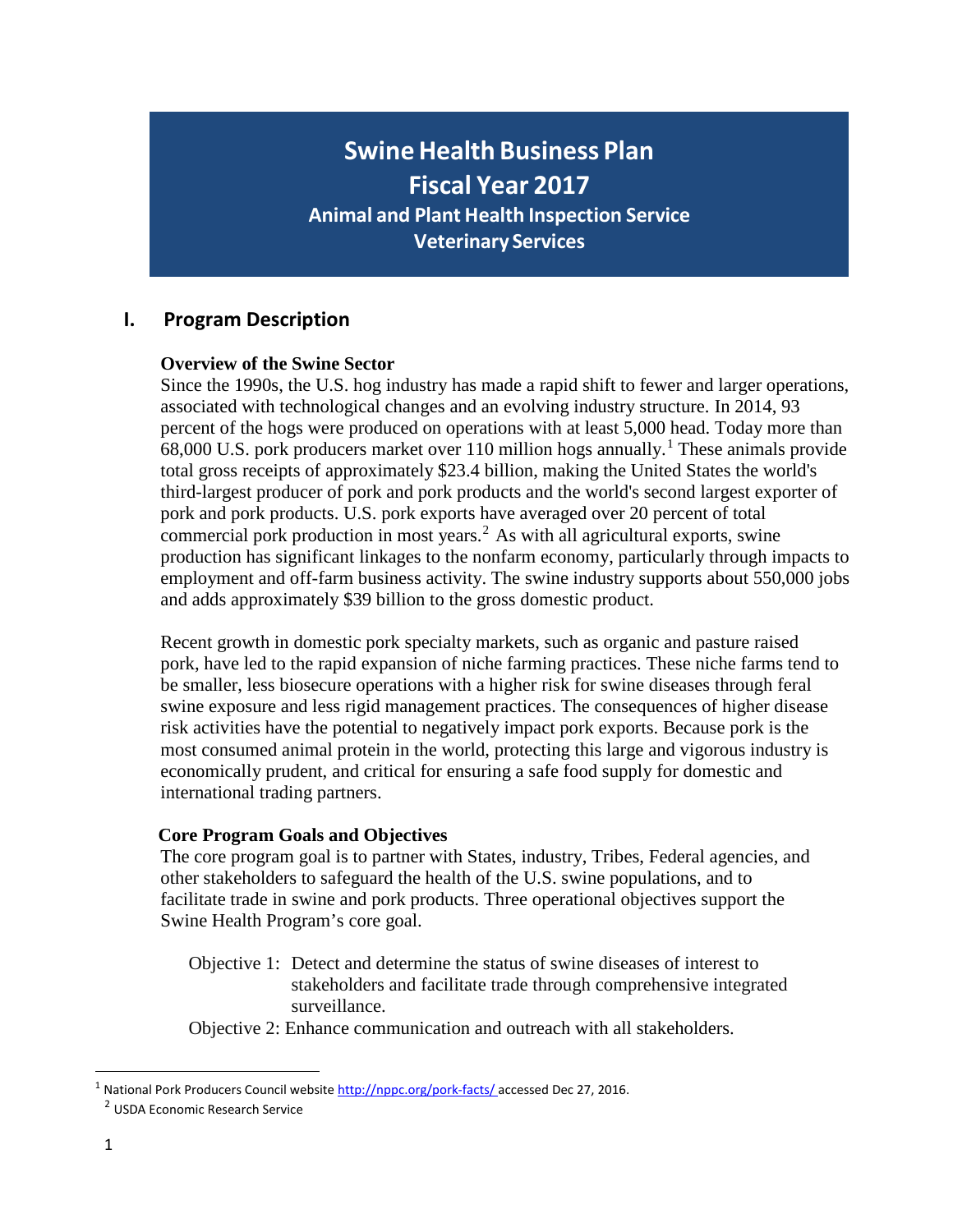Objective 3: Coordinate foreign, emerging, and zoonotic disease prevention, detection, emergency preparedness, planning, and response.

#### **Program Components**

#### *Comprehensive and integrated surveillance (CIS)*

APHIS is adopting a CIS approach in all animal health commodity sectors. It focuses on cost-efficient, targeted surveillance for diseases of interest. CIS utilizes multiple established data collection streams to meet the surveillance objectives (i.e., rapid detection, substantiating disease status claims, monitoring for disease incursions). APHIS then uses follow-up epidemiological investigations in the field to document the disease status in selected U.S. herds. Diseases approached under the CIS framework in swine include:

- Program diseases such as pseudorabies virus (PRV) and swine brucellosis  $(SB)$ ;
- Endemic diseases such as influenza A virus in swine (IAV-S) and swine enteric coronavirus diseases (SECD);
- Foreign animal diseases (FADs) like classical swine fever (CSF),
- Emerging diseases such as: Senecavirus A (SVA), novel influenza viruses in swine, zoonotic diseases or other novel diseases that may not yet have been recognized.

Identification of any of these diseases may require some level of disease investigation and disease control activities in the field. The recent growth of niche (organic and pasture-raised) farming practices in the United States has increased the importance of swine disease surveillance activities and overall policy review due to the potential of exposure to feral swine. Veterinary Services (VS) works closely with APHIS Wildlife Services under the National Feral Swine Damage Management Program to monitor selected diseases in feral swine.

### *Communication and outreach with stakeholders*

VS actively engages the swine industry, State animal health officials, Tribes, academia, and federal partners to receive input on swine health programs and activities. VS also seeks to provide information on current and upcoming activities to stakeholders as well as education and outreach opportunities. VS performs these activities at both the national and local levels.

#### *Emergency and zoonotic disease preparedness, prevention and response*

Natural disasters, FADs, and emerging diseases can have devastating effects on the swine industry. Strategic plans for responding to such events need to be cooperatively developed and exercised to be ready for rapid implementation. Emergency preparedness activities will focus on frequent collaboration with stakeholders regarding strategic emergency planning and response. This planning includes a framework for addressing emerging disease, incident response, and the development of training and educational materials. Activities may also include enhancement and capacity building of the National Animal Health Laboratory Network (NAHLN), enhancement of information systems data management (including electronic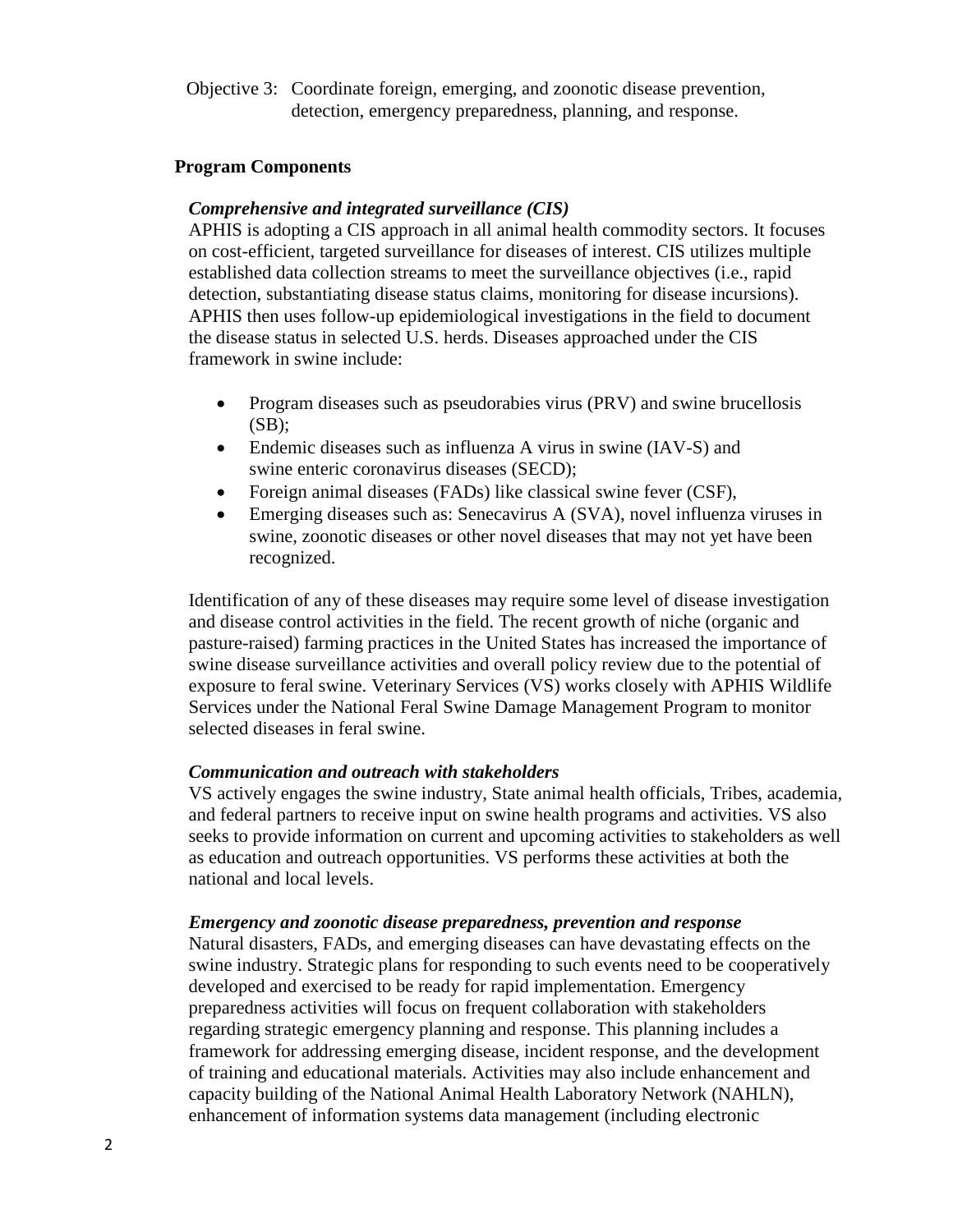messaging and data exchange), development of regulations for animal health emergencies, and the development and use of diagnostics for disease detection.

### **National Import Export Services (NIES) activities for swine**

APHIS is committed to increasing international trade opportunities for the pork industry. As the industry identifies animal health issues that affect their markets, NIES works with Swine Health Program staff to determine how to best characterize the issues and whether existing programs can assist in opening markets. NIES may also assist in establishing partnerships or oversight of industry processes in order to facilitate opening markets.

### **Funding sources**

Swine Health Program activities are funded through the swine health budget line item. Appropriations for fiscal year (FY) 2016 totaled \$24.8 million. For FY 2017, APHIS is under a continuing resolution expiring on April 28, 2017. A final appropriations figure has not yet been established.

A small amount of funding is received from the APHIS National Feral Swine Damage Management Program to fund diagnostic testing of feral swine.

# **II. FY 2016 Key Accomplishments**

- Collaborated with industry, diagnostic laboratories, and State stakeholders to modify the surveillance process for influenza virus in swine in order to conserve funding to ensure program continuation while still meeting the goals of the program.
- Developed *VS Guidance 7406.2: Recommendations for Swine with Potential Vesicular Disease*. This document emphasizes that FAD investigations are required even when Senecavirus A is suspected.
- Completed a cooperative agreement for the development of a PRV PCR assay that can be used in surveillance and outbreak response activities.
- Developed a plan for the establishment of a limited set of NAHLN laboratories to support swine testing and enhanced emergency response diagnostic testing.
- Completed a cooperative agreement to evaluate truck wash station services and create a database that can be used to assist with biosecurity.
- Assessed the methodology and cost effectiveness of current swine PRV surveillance activities. APHIS eliminated PRV meat juice testing activities based on the findings of the assessment.
- Provided oversight for outbreak response and control activities associated with the identification of several epidemiologically linked swine brucellosis positive herds in the Northeastern United States. Ongoing epidemiologic investigations spanned 14 States and identified 9 positive herds in four States. At least one confirmed human case of brucellosis is linked to this outbreak.
- Initiated an agreement and provided partial funding for a Swine Health Information Center (SHIC) information technology project. This project will expand HL7 message uses and applications, and build and host a web-application tool that will allow all NAHLN labs to troubleshoot message construction and demonstrate their ability to electronically message complete diagnostic information via a standardized approach.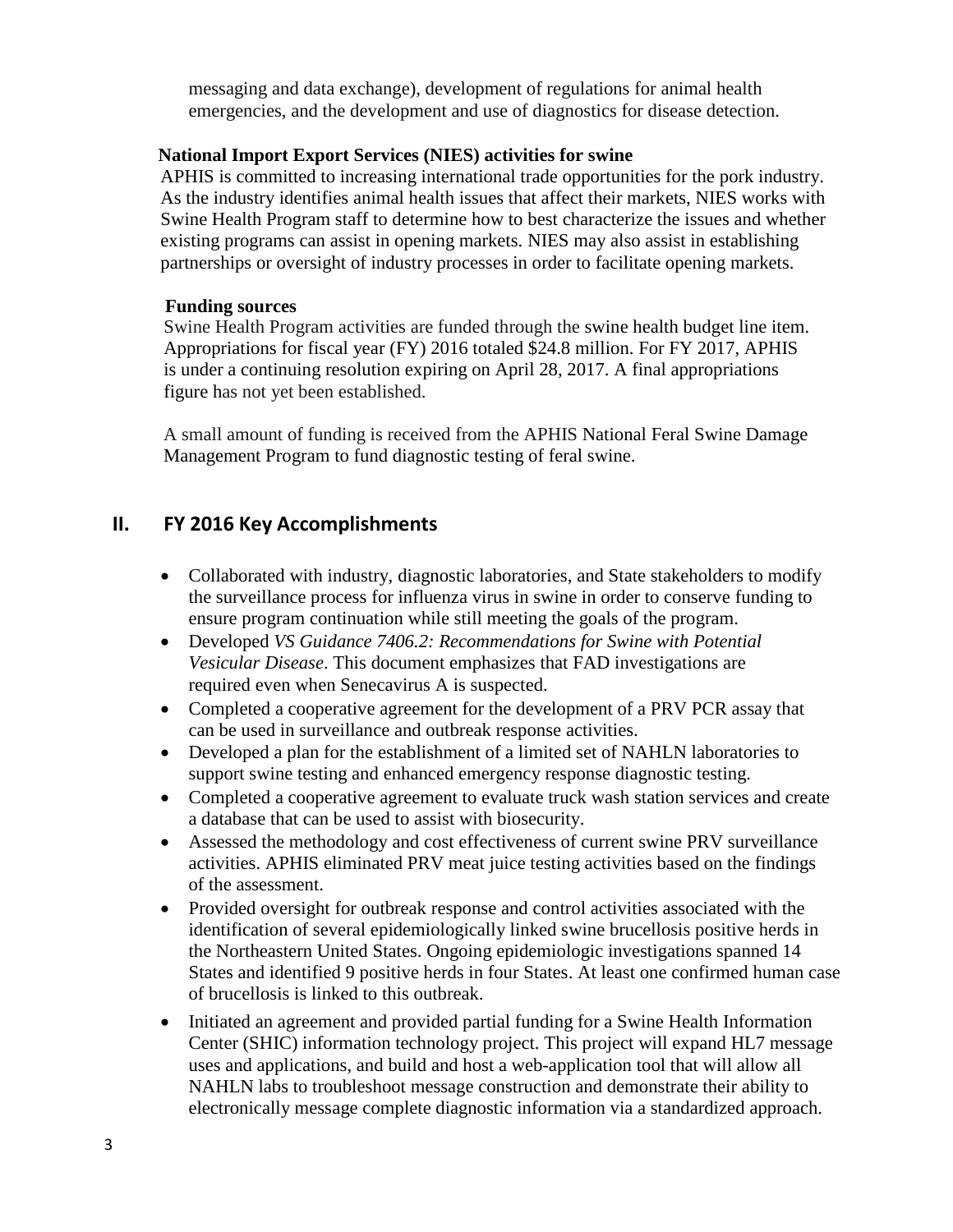- Initiated stakeholder outreach with State and industry stakeholders regarding brucellosis and PRV program challenges related to high-risk swine herds.
- Identified several programmatic modifications that will produce cost savings without affecting programmatic objectives.
- Engaged in discussions with industry regarding the potential for development of a negligible risk compartment for trichinella to enhance trade opportunities for fresh pork.
- Participated on the VS Incident Management Team during training initiatives and during HPAI and screwworm response activities.
- Provided guidance and review of planned swine activities outlined in FY2016 State umbrella cooperative agreements.
- Participated in drafting frameworks for the Emerging Animal Disease Preparedness and Response Plan and the U.S. National List of Reportable Animal Diseases for stakeholder comment.

# **III. FY 2017 Priority Activities and Overview of FY 2018 - FY 2019 Goals**

# **Objective 1: Comprehensive and integrated surveillance in swine (CIS-swine)**

# *FY 2017 priority activities*

**Activity 1.1: (Surveillance)** Coordinate existing surveillance activities for the following swine diseases: CSF, IAV-S, SECD, PRV, and SB.

**Activity 1.2: (Regulations)** Initiate a comprehensive review of sections in Title 9, Code of Federal Regulations (9 CFR) and all associated policy documents (Uniform Methods and Rules, program standards, guidance documents) related to codified swine program diseases (brucellosis, pseudorabies, swine health protection, trichinella). Begin development of an action plan for a swine diseases regulatory update that incorporates needed changes to support CIS-swine and address disease threats raised via high-risk swine. Provide a status update by September 30, 2017.

**Activity 1.3: (Diagnostic testing)** Following formal policy approval, focus CISrelated swine testing in selected NAHLN labs with a goal of beginning on or after October 1, 2017. Refer to Activity 2.2 for stakeholder outreach.

**Activity 1.4: (Surveillance**) Develop a messaging and implementation plan (VS, States, FSIS, laboratories and industry) for the previously approved changes in sowboar slaughter surveillance testing for PRV and SB. (Linked to Activity 2.5)

**Activity 1.5: (Surveillance)** Utilizing industry input, reassess the CIS-swine surveillance plan and update case definitions, surveillance objectives, effectiveness, and target populations.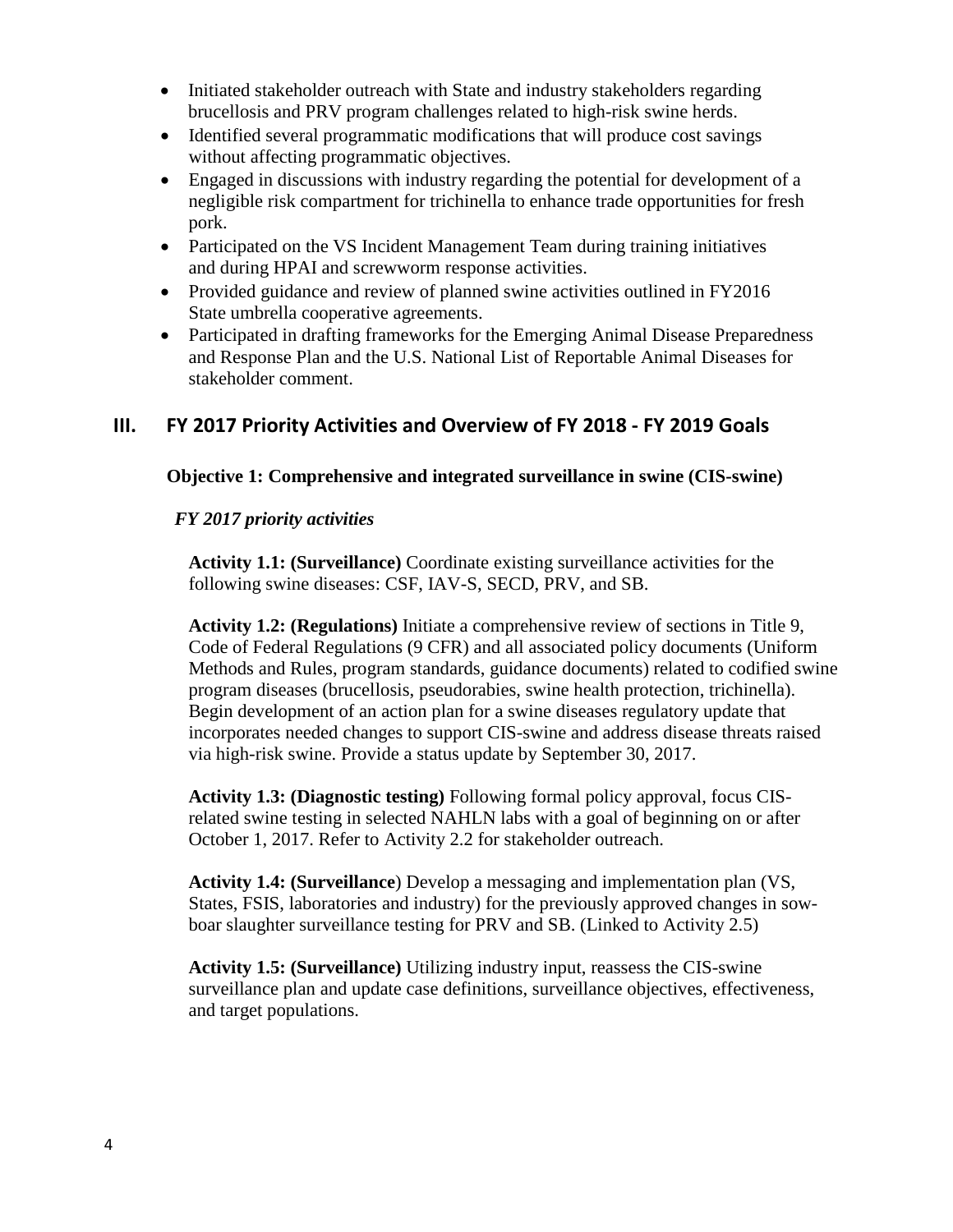**Activity 1.6: (Surveillance)** Continue assessing the feasibility of ASF and FMD surveillance in swine.

**Activity 1.7: (Surveillance)** Develop summaries for inclusion in VS' Center for Epidemiology and Animal Health (CEAH) swine surveillance quarterly reports regarding field investigations of PRV and SB non-negative surveillance samples entered into EMRS for investigation.

**Activity 1.8: (Programs/Budget)** Review swine activities and initiatives in State umbrella cooperative agreements according to established timelines.

**Activity 1.9: (Budget)** Develop an FY 2018 swine commodity budget that supports critical swine activities, including ongoing costs of the swine influenza surveillance program, as envisioned in the 2016 cost reduction concurrence memo. Request appropriated funding for the IAV-S program for FY 2019.

**Activity 1.10: (Trichinella)** Work with stakeholders to develop a surveillance plan and auditing processes that can support a negligible risk compartment for *Trichinella* spp. This activity will be impacted by a swine industry decision on whether to move forward with a compartmentalization approach to mitigate *Trichinella* risks in fresh pork products.

#### *Future Goals and Activities (FY 2018 – FY 2019)*

**Future Goal 1.1**: Initiate the regulatory process based on the comprehensive review of 9 CFR swine program disease sections and associated policy documents as outlined in FY 2017 Activity 1.2.

**Future Goal 1.2:** Continue to modify CIS-swine as necessary to deal with high-risk producers. These modifications will be identified by the working group described under Activity 2.1.

**Future Goal 1.3**: After 1 year, assess the efficiency and cost effectiveness of the NAHLN swine testing centers. Modify processes as appropriate.

**Future Goal 1.4**: Evaluate the performance of the CIS-swine surveillance activities, including surveillance reporting, and modify as appropriate.

**Future Goal 1.5:** Develop and put into place the appropriate USDA oversight of the Trichinella compartmentalization framework that will be acceptable to trading partners, based on the outcome of FY 2017 activities.

#### **Objective 2: Communication and outreach with stakeholders**

#### *FY 2017 priority activities*

**Activity 2.1: (Outreach)** Establish a working group composed of subject matter experts to engage in discussions on how APHIS can improve swine programs and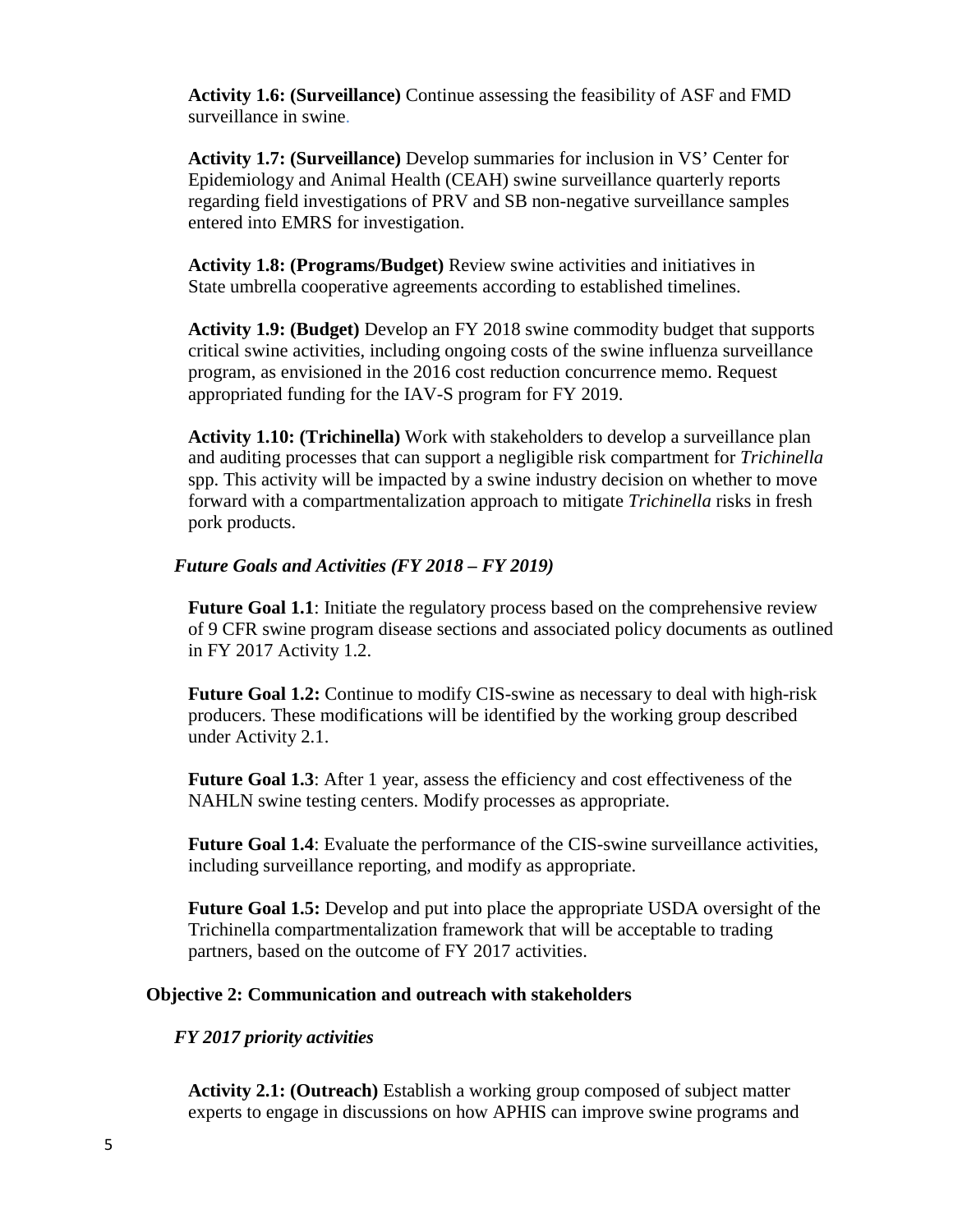disease control, based on the comprehensive review of the 9 CFR and associated policy documents for swine program diseases as related to higher risk herds. (see Activity 1.2)

**Activity 2.2: (Communication)** Provide information to States, Tribes and industry regarding plans for centralizing swine surveillance testing to ten designated NAHLN laboratories prior to implementation. (Linked to Activity 1.3)

**Activity 2.3:** (**Communication**) Collaborate on the development of shared data standards and the use of the data standards in software development and laboratory messaging of swine test results.

**Activity 2.4:** (**Communication**) Improve processes for how swine disease program data is collected, recorded, validated, stored, and analyzed to maximize program efficiency and efficacy while protecting the security of the information.

**Activity 2.5: (Outreach**) Develop a communication plan prior to implementation of the previously approved changes for sow-boar slaughter surveillance testing for Pseudorabies and swine brucellosis. (Linked to Activity 1.4)

**Activity 2.6:** (**Communication**) Update APHIS web pages for swine programs.

**Activity 2.7: (Communication)** Participate in swine sector meetings with APHIS leadership as well as other opportunities for industry engagement such as United States Animal Health Association, National Institute of Animal Agriculture, American Association of Swine Veterinarians, and National Pork Board Unified meetings.

**Activity 2.8: (Reporting)** Collaborate with stakeholders (States. industry, academia, and diagnostic labs) to develop a comprehensive and integrated surveillance report.

**Activity 2.9: (Reporting)** Continue with SECD reporting, and collaborate with CEAH to streamline and revise the report based on stakeholder feedback.

**Activity 2.10: (Guidance)** Update *VS Guidance 7400.1 Reshipment of Swine from Slaughter Facilities* (previously issued as VS Memorandum 561.37).

**Activity 2.11: (Guidance)** Revise *VS Guidance 7406.2: Recommendations for Swine with Potential Vesicular Disease* to clarify guidance.

**Activity 2.12: (Communication)** Evaluate, communicate, and discuss data related to potential emerging animal disease risks and concerns with Industry, State Animal Health Officials, and Tribes, and develop response options.

### *Future Goals and Activities (FY 2018 – FY 2019)*

**Future Goal 2.1**: Continue the SME working group that was initiated in FY 2017 to improve swine programs and disease control.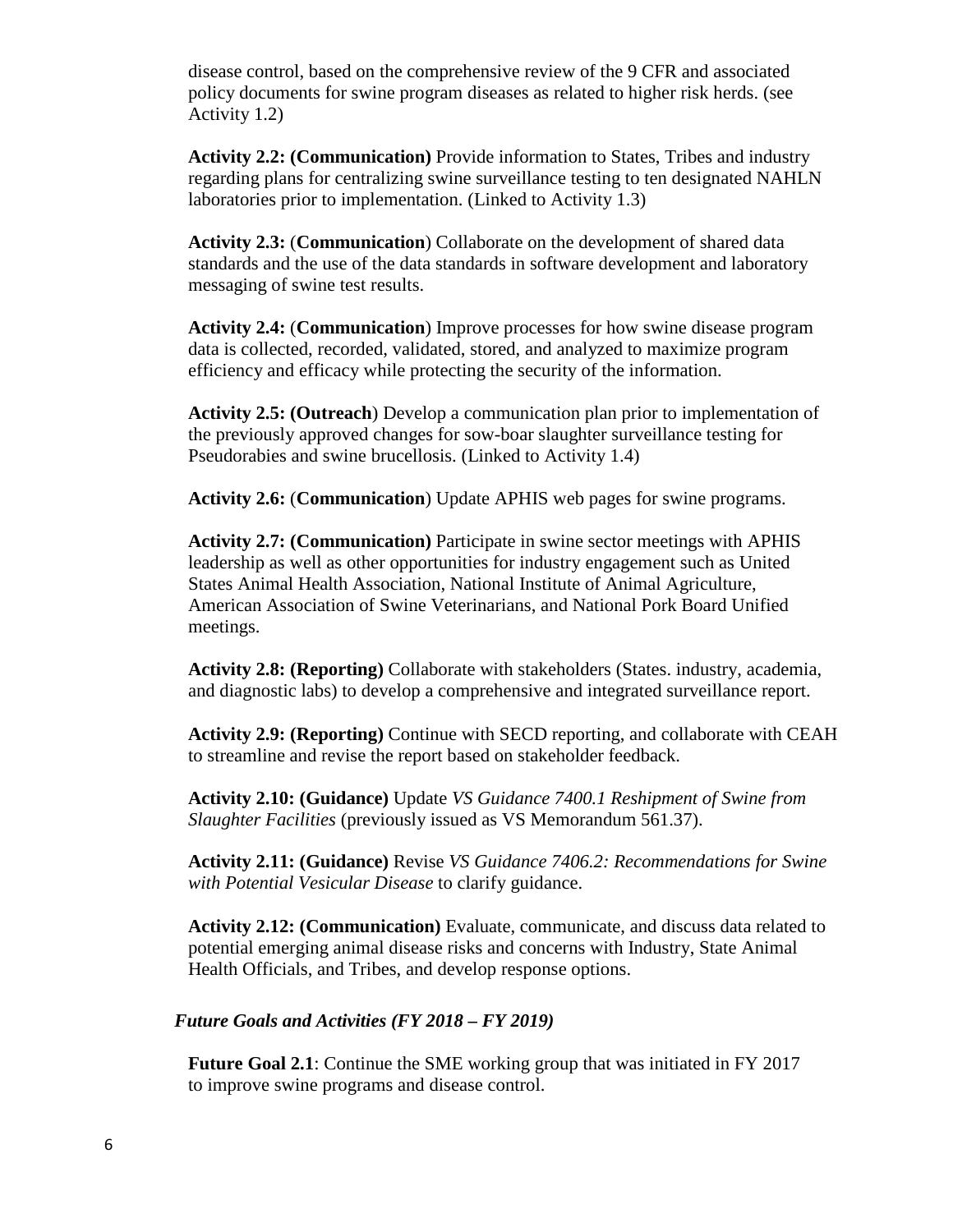**Future Goal 2.2**: Collaborate with LPA and stakeholders on the development of biosecurity educational materials that target small scale commercial and pasture swine producers, and backyard hobbyists. Dispense these educational materials through web access as well as local and national outreach activities.

**Future Goal 2.3:** Continue updating official swine program documents and any websites not completed in FY 2017.

**Future Goal 2.4**: Collaborate with CEAH to provide routine and timely reporting of all CIS-swine surveillance data to stakeholders.

**Future Goal 2.5:** Continue dialogue with Industry, State Animal Health Officials, and Tribes on emerging animal disease issues.

### **Objective 3: Emergency and zoonotic disease preparedness, prevention and response**

### *FY 2017 priority activities*

**Activity 3.1: (Response)** Finalize a guidance document entitled *Procedures for handling swine herds with brucellosis or Pseudorabies.*

**Activity 3.2: (Prevention)** Provide support for the national list of regulatory animal diseases (NLRAD) by ensuring open communication with swine commodity representatives. Develop a summary of industry responses and provide the feedback to the National Animal Health Reporting System coordinator.

**Activity 3.3: (Zoonosis)** Collaborate with One Health stakeholders to determine how public health information can contribute to the investigation and evaluation of zoonotic issues.

**Activity 3.4: (Zoonosis)** Collaborate with the USDA Agricultural Research Service on IAV-S surveillance development and molecular analysis of data through monthly calls and quarterly reports from ARS based on USDA-generated surveillance data.

**Activity 3.5: (Response)** Monitor the cooperative agreement with industry (through the SHIC) for Rapid Response Teams and participate in APHIS-funded investigations as requested.

**Activity 3.6: (Preparedness)** Continue to engage with industry on emerging diseases.

**Activity 3.7**: **(Preparedness)** Participate in developing the Incident Command Group (ICG) and Preparedness and Response Team (PRT) framework, including Secure Pork Supply (SPS) activities.

**Activity 3.8: (Preparedness)** Assess the risk posed by a possible emerging animal disease in the United States, and gather information upon which to base possible response activities.

*Future Goals and Activities (FY 2018 – FY 2019)*